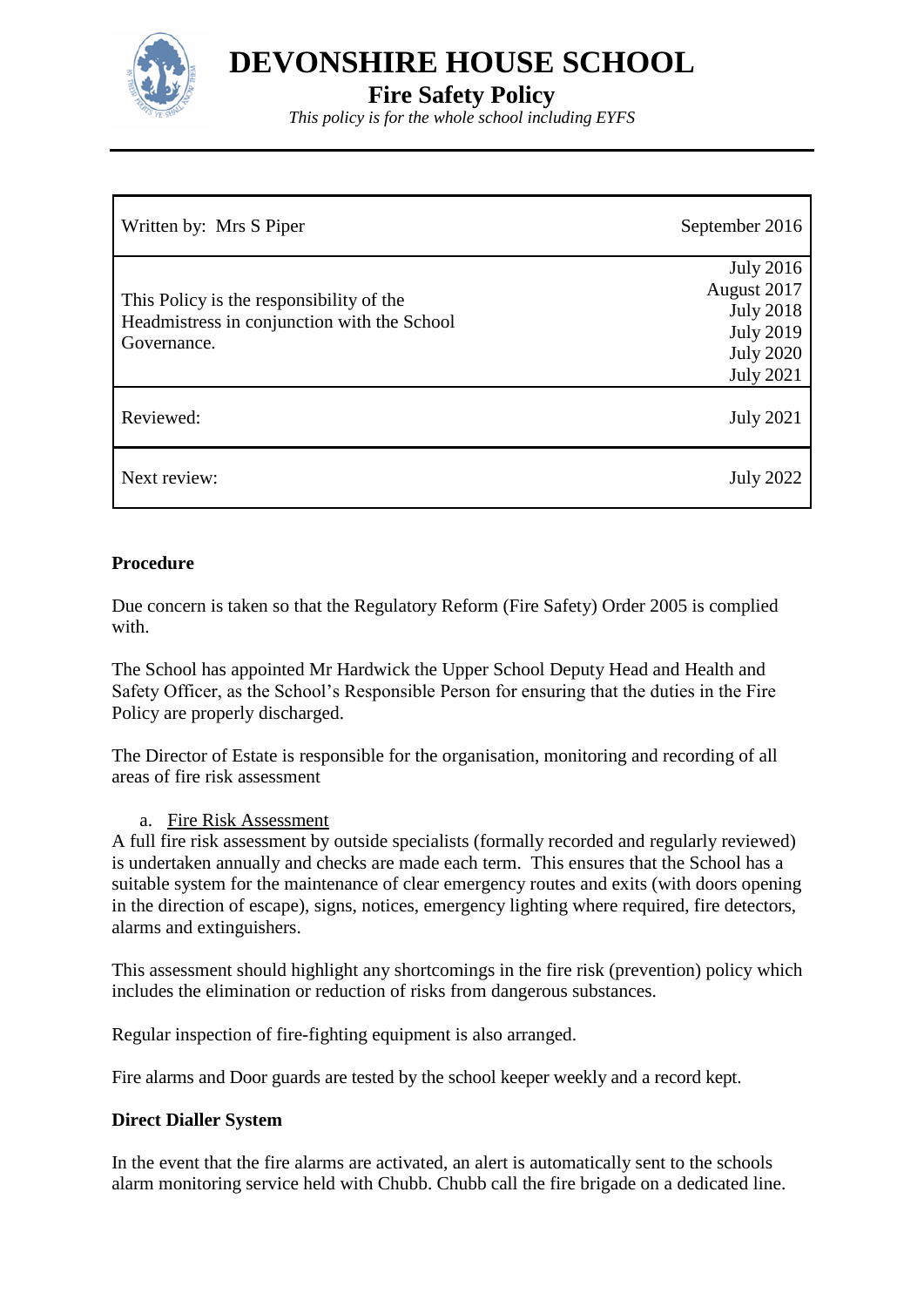Regular testing is not required for the service as Chubb have a built in automatic monitoring service set up and the school key holders would be alerted immediately if there was a fault on the connection.

Chubb are called every Tuesday (for Fitzjohn's Avenue) and Wednesday (for Arkwright Road) for the system to be put on "test" whilst the school carry out weekly fire alarm testing

The Director of Estate and Facilities Manager are responsible for the monitoring of all the above and that a clear record is kept.

### a. Fire Procedures

Fire procedures are covered at the start of each term. The Upper School Deputy Head, as Health and Safety Officer, arranges regular demonstrations and discussions in relation to use of firefighting appliances

Children are made aware at an appropriate level by Class and Science Teachers of the dangers of fire and the effects of smoke. This is covered in the Science syllabus.

Teachers should vacate the building according to the 'Fire Drill/Emergency Evacuation' instructions in each room. – See example on next page.

Due to the distance between the two main sites the school runs fire practices separately for these sites and has two distinct teams. These are:

- Buildings 2, 4 and 6 (which include EYFS) and
- Number 69 Fitzjohn's

# **Fire Drill / Emergency Evacuation**

**Room B1 2 Arkwright Road** 

**ASSEMBLY POINT:**

**As appropriate to building** *[or elsewhere if directed]*

### **N.B. If the route / exit is blocked use the most direct alternative;**

*If not in class use the most direct route to the Assembly Point;*

### **REMEMBER: SPEED SILENCE STOP FOR NOTHING SINGLE FILE**

At Assembly Point you will be handed your register to call – once called, report to the Headmistress who take responsibility for the Away team. Practise escape routes regularly.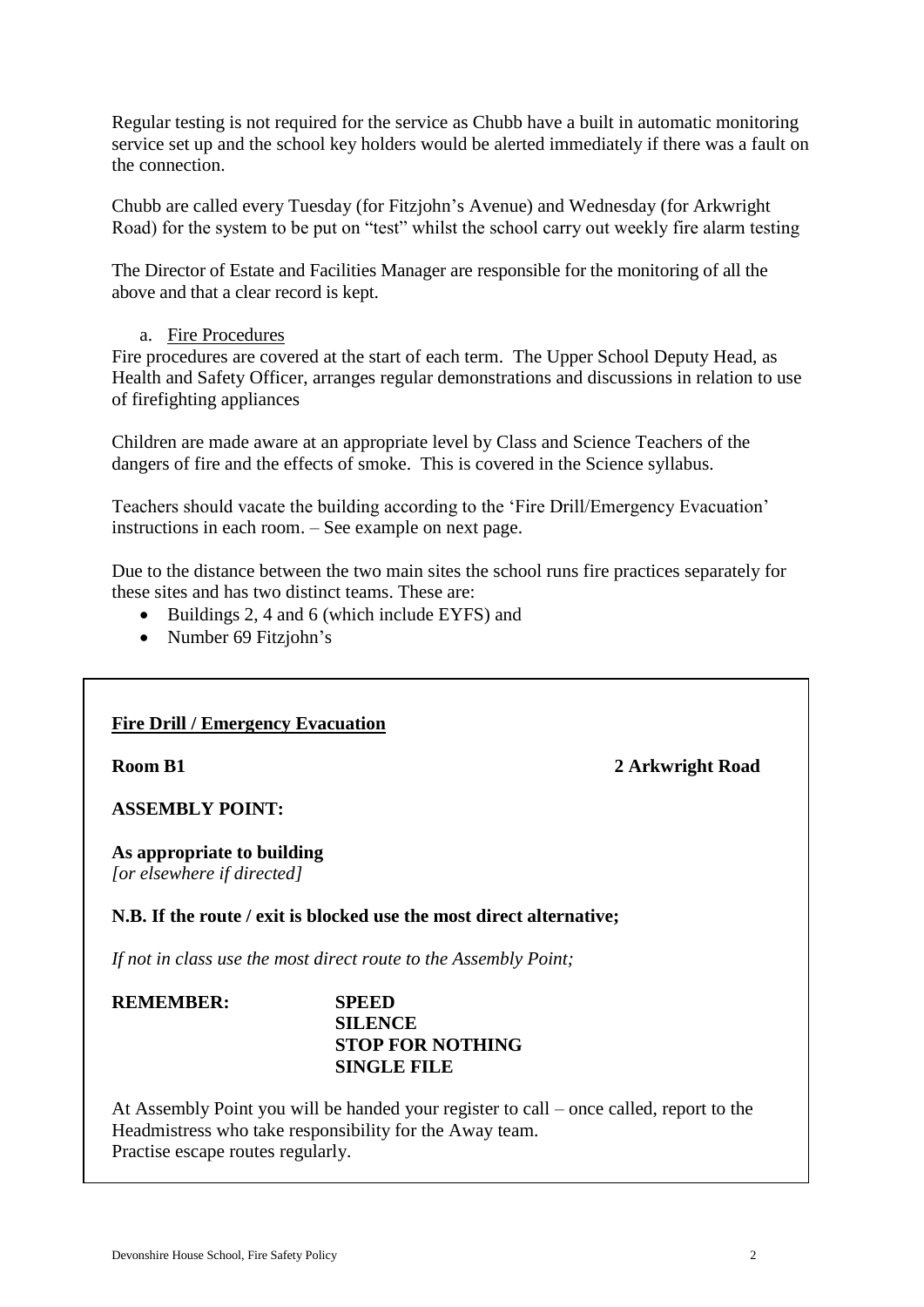### b. Safety of staff

Following any emergency evacuation the School Office staff checks that all adults that should be on the premises are present and will inform the Head of anyone who is absent.

## c. Fire Drill;

Unannounced fire practices (emergency evacuation) shall take place every term. These take place at different times and on different days and under different circumstances. A record is kept in the School Office listing dates, times, times taken to clear buildings and assemble, with any problems and action taken where appropriate.

In the event of an alarm being triggered, then this automatically contacts the local Fire Station. Should other emergency services be needed then this will be the responsibility of the Head, or in her absence the Deputy Head.

Fire practices are varied. Fires may be located at different places in buildings. Some designated routes may be blocked and the teacher will need to find an alternative.

## **Duties**

Leader of Home team US: Mr Paul Hardwick - building numbers 2, 4 and 6 inc EYFS Leader of Home team JS: Mrs Louise Reen - number 69 Leader of Away team: Mrs Stephanie Piper – numbers 2, 4 and 6 – inc EYFS Leader of Away team JS Mrs Kathleen Mackie – building 69

The Home team check the buildings are clear and remain at the site until the all clear. The Away team go to the fire assembly point and await the all clear there. On the sounding of the fire alarm the Head, as leader of the away team will make her way to the assembly point and will await confirmation that all are present. Secretaries will confirm that all admin staff, peripatetic teachers and visitors are accounted for or not as the case may be.

The leader of the Home team will wait outside the school with the emergency evacuation log and will await confirmation from the Fire marshals that their designated area is clear or conversely report any problems. They will record any information given to them i.e. the possible cause, any area where smoke has been detected.

In the event of a non-planned evacuation, no one is to re-enter any building unless instructed to do so by the emergency services. Should it be deemed unsafe to re-enter the building/s then the School's emergency evacuation procedure for this eventuality will be followed. Should the emergency services not attend because we have managed to communicate a false alarm then the appropriate Deputy Head will give the all clear to re-enter.

Should the designated leader of the home team not be available or not arrive promptly then in the Upper School the Academic Deputy will take control or the assistant deputy head in number 69.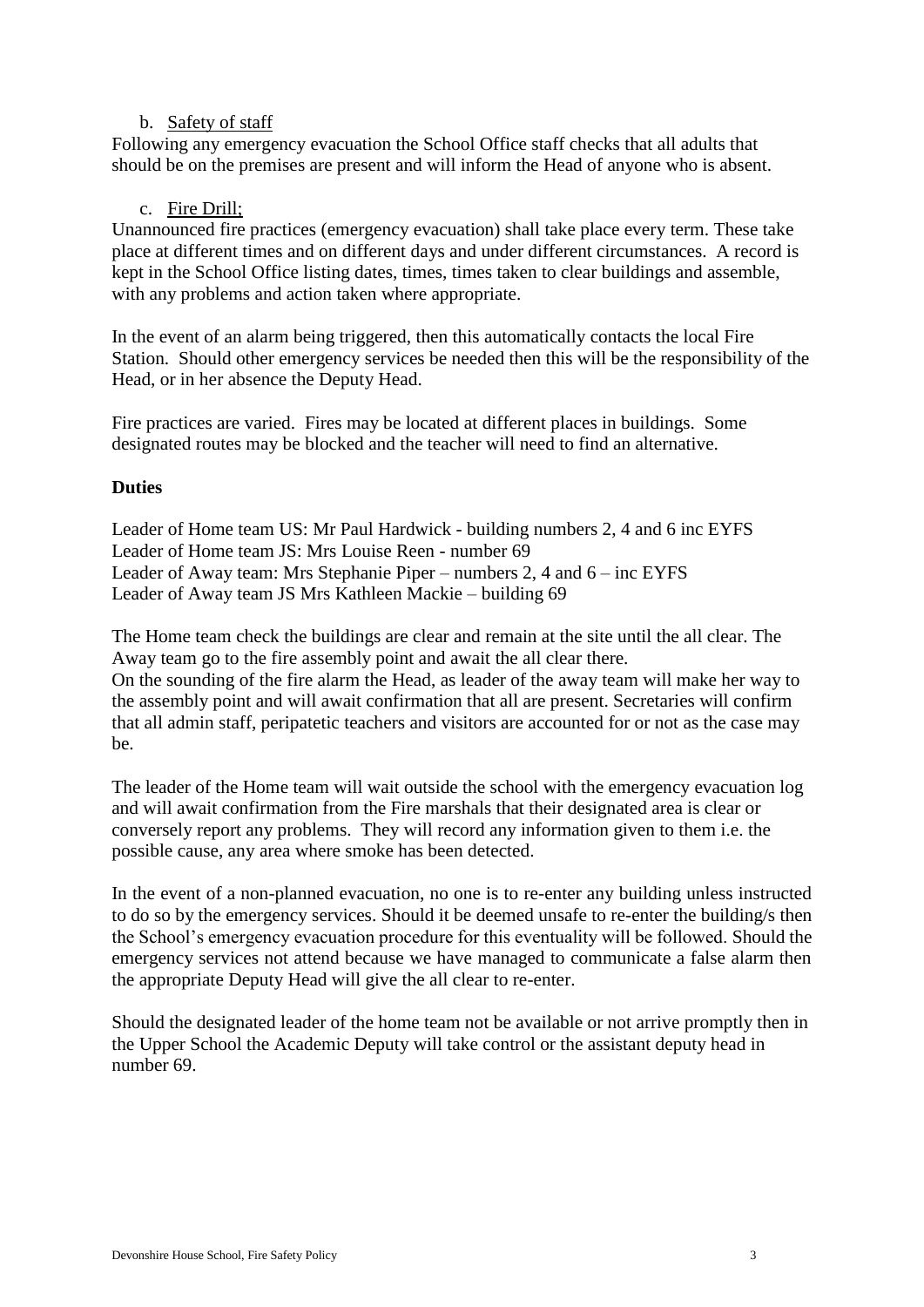## **Fire Marshal Duties**

Fire marshals are appointed by Health & Safety Officer. There should be sufficient numbers of Fire Marshals to cover all areas occupied by the School. On hearing the fire alarm, Fire Marshals should:

- Encourage children and staff to evacuate the building, keeping calm.
- Check all areas within their remit to ensure that children and staff have evacuated.

Fire marshals should not put themselves at personal risk when fulfilling their duties. If they can see fire or smoke or there is a strong smell of smoke then Marshals should evacuate the building by the nearest exit. Rooms which are issuing smoke should not be entered under any circumstances.

Once each area has been checked, Fire Marshals should evacuate the building by the nearest exit and report to the assembly point.

Once at the assembly point, Fire Marshals should report relevant details to the Leader of the away team regarding completeness of evacuations and any information regarding the cause of the alarm.

If for any reason a Leader of the away team is not present, Marshals should report to another member of SLT, who will take charge.

If Fire Marshals identify any issues (such as people missing, still in the building) then the Fire Marshal will bring this to the attention of the Leader of the away team or a member of SLT.

Fire Marshal high-visibility tabards are to be kept in each area and should be worn as long as gaining access to these does not represent a risk to the Fire marshal.

### a. Appointed Persons

The Upper School Deputy Head, as Health and Safety officer, is the designated Home team leader.

*(For evacuation purposes only in Number 69 Fitzjohn's Avenue, the Home team leader for the Junior School is the Junior School Deputy Head*)

Both have received appropriate training in order to assist in taking preventive and protective measures (including firefighting and evacuation); he regularly reviews Fire Safety and make recommendations to reduce the risk of and from fire, and the elimination or reduction of risks from dangerous substances. He provides staff and any others working on the school site with fire safety information. He appoints the Fire Marshalls. The Director of Estate keeps records of the following in the School Office.

- i. the fire risk assessment and its review;
- ii. the fire risk (prevention) policy;
- iii. fire procedures and arrangements;
- iv. training records;
- v. fire practice drills;
- vi. certificates for the installation and maintenance of fire-fighting systems and equipment.